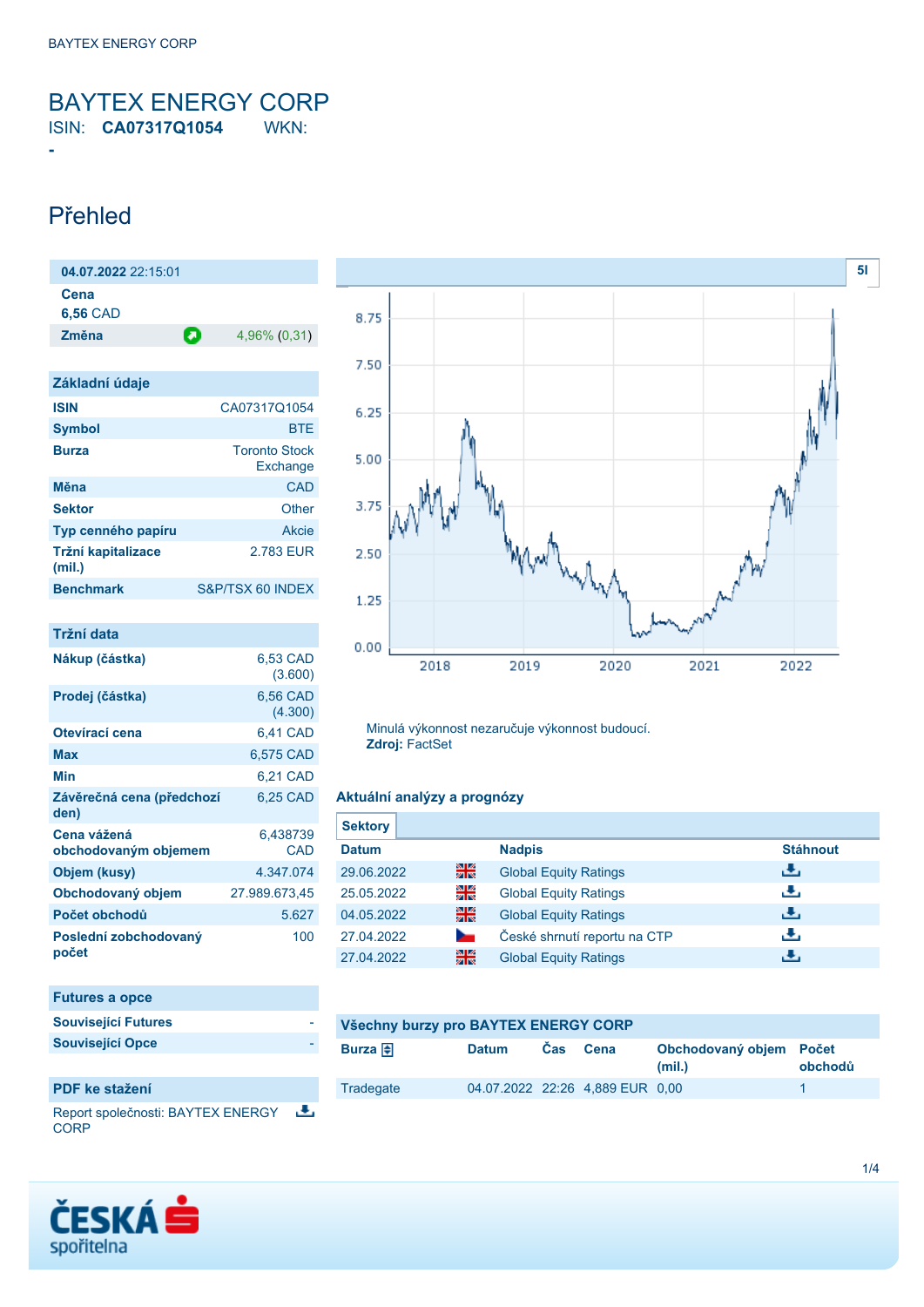| <b>Toronto Stock</b><br>Exchange                                      |                                 | 04.07.2022 22:15 6.56 CAD 27,99 | 5.627 |
|-----------------------------------------------------------------------|---------------------------------|---------------------------------|-------|
| <b>Stuttgart</b>                                                      |                                 | 05.07.2022 08:03 4,845 EUR 0,00 | 1     |
| <b>Munich</b>                                                         |                                 | 05.07.2022 08:01 4,808 EUR 0,00 | 1.    |
| Frankfurt                                                             | 05.07.2022 08:00 4,808 EUR 0,00 |                                 | 1     |
| FINRA other OTC  01.07.2022  21:58  4.925  USD  0.96<br><b>Issues</b> |                                 |                                 | 147   |
| <b>Duesseldorf</b>                                                    |                                 | 05.07.2022 08:31 4,796 EUR 0,00 | 2     |
| <b>Berlin</b>                                                         |                                 | 05.07.2022 08:08 4,887 EUR 0,00 |       |

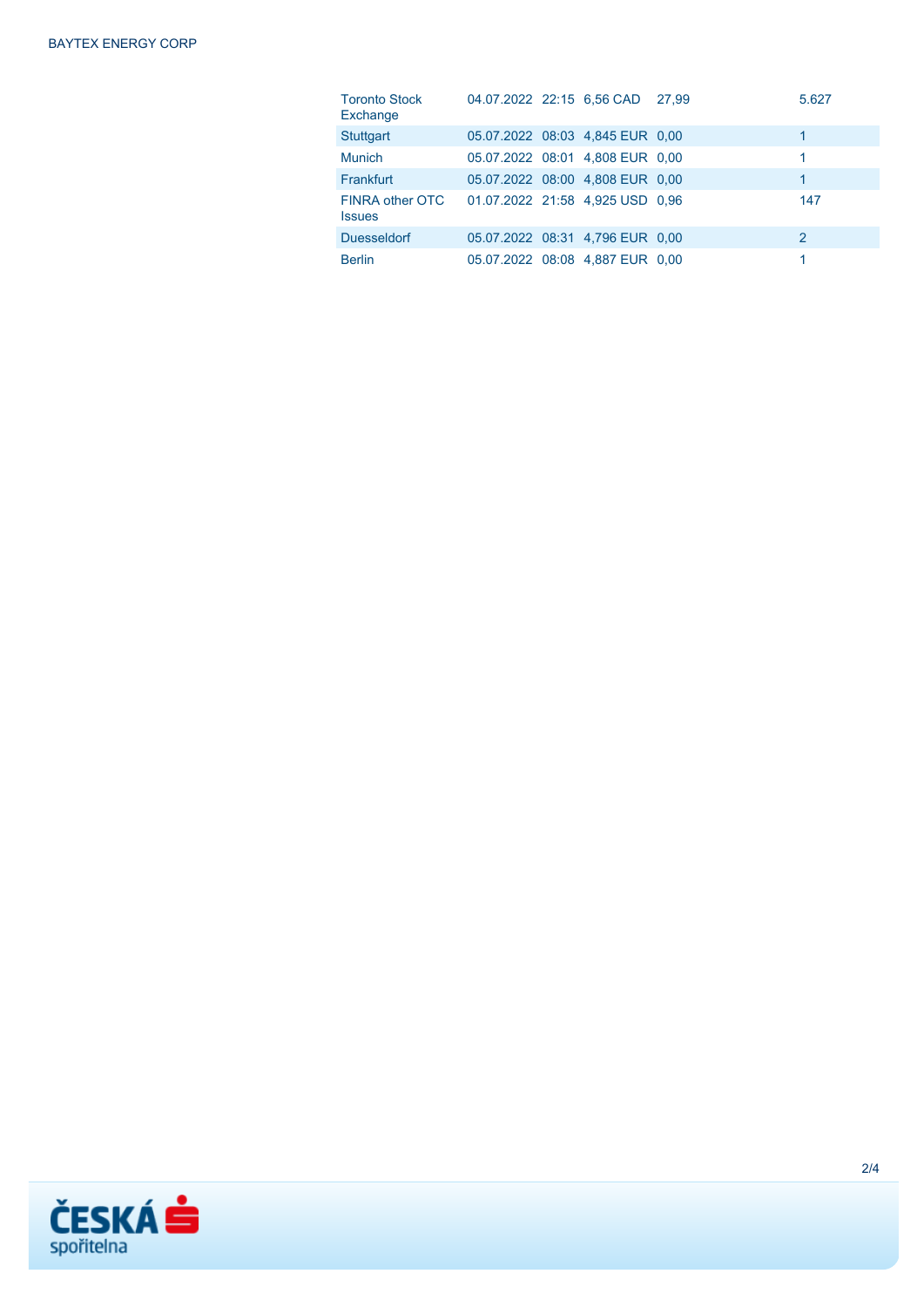# Detaily

**04.07.2022** 22:15:01

**Cena**

**6,56** CAD

**Změna** 4,96% (0,31)

| Základní údaje               |                                  |
|------------------------------|----------------------------------|
| <b>ISIN</b>                  | CA07317Q1054                     |
| <b>Symbol</b>                | <b>BTF</b>                       |
| <b>Burza</b>                 | <b>Toronto Stock</b><br>Exchange |
| Měna                         | CAD                              |
| <b>Sektor</b>                | Other                            |
| Typ cenného papíru           | Akcie                            |
| Tržní kapitalizace<br>(mil.) | 2.783 FUR                        |
| <b>Benchmark</b>             | S&P/TSX 60 INDEX                 |

| Tržní data                          |                     |
|-------------------------------------|---------------------|
| Nákup (částka)                      | 6.53 CAD<br>(3.600) |
| Prodej (částka)                     | 6,56 CAD<br>(4.300) |
| Otevírací cena                      | 6,41 CAD            |
| Max                                 | 6,575 CAD           |
| Min                                 | 6,21 CAD            |
| Závěrečná cena (předchozí<br>den)   | 6,25 CAD            |
| Cena vážená<br>obchodovaným objemem | 6,438739<br>CAD     |
| Objem (kusy)                        | 4.347.074           |
| Obchodovaný objem                   | 27.989.673,45       |
| Počet obchodů                       | 5.627               |
| Poslední zobchodovaný<br>počet      | 100                 |

## **Výkonnost a riziko**

|                   | 6m      | 1r                        | 3r      |
|-------------------|---------|---------------------------|---------|
| Výkonn.<br>(%)    |         | +64,41% +167,76% +239,90% |         |
| Výkonn.<br>(abs.) | $+2,57$ | $+4.11$                   | $+4.63$ |
| <b>Beta</b>       | 2.41    | 2.48                      | 2.04    |
| <b>Volatilita</b> | 68.16   | 62,40                     | 83,51   |



Minulá výkonnost nezaručuje výkonnost budoucí. **Zdroj:** FactSet

| <b>Ceny</b>                           |                       |
|---------------------------------------|-----------------------|
| Ø cena 5 dní  Ø objem 5 dní (ks.)     | 6,47 CAD (6.284.004)  |
| Ø cena 30 dní  Ø objem 30 dní (ks.)   | 7,18 CAD (8.320.767)  |
| Ø cena 100 dní  Ø objem 100 dní (ks.) | 6,27 CAD (7.631.284)  |
| Ø cena 250 dní  Ø objem 250 dní (ks.) | 4,54 CAD (6.335.784)  |
| <b>YTD Max</b> datum                  | 9,16 CAD (09.06.2022) |
| <b>YTD Min   datum</b>                | 3,94 CAD (24.01.2022) |
| 52týdenní max.   datum                | 9,16 CAD (09.06.2022) |
| 52týdenní min.   datum                | 1,75 CAD (19.07.2021) |